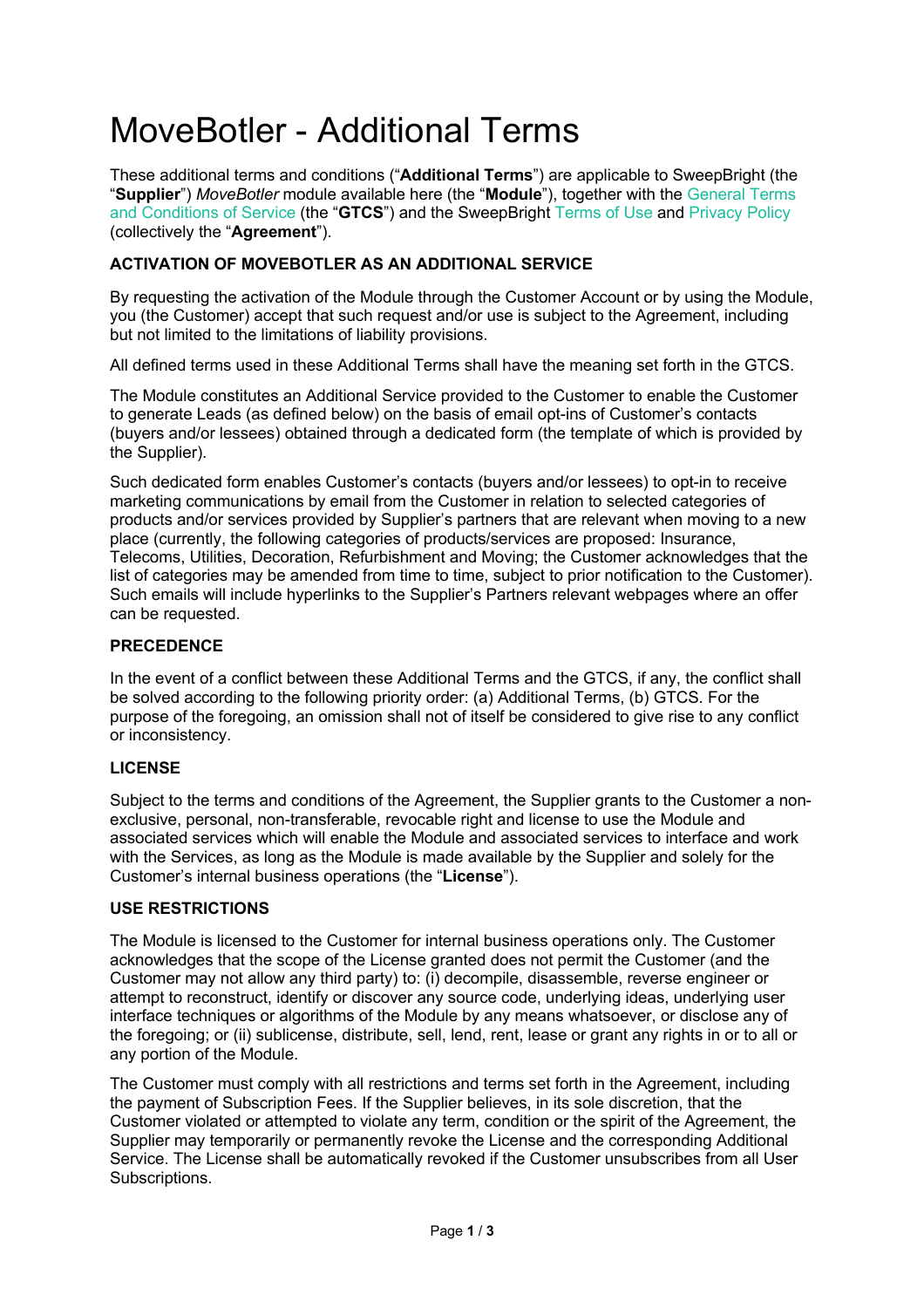### **PERSONAL DATA**

The use of the Module involves the processing of Data (as defined in the GTCS) collected in the form, including: the anticipated moving period, the date and time of the opt-in, the date and time of any opt-out.

The Customer acknowledges that it is acting as the Data Controller and warrants to the Supplier that the Data were collected in compliance with the Data Protection Legislation and that it is entitled under the Data Protection Legislation to (i) permit the Supplier to process the Data in accordance with the GTCS and (ii) send relevant marketing communications to the Customer's contacts by email. The Customer is responsible to transmit any withdrawal of consent for email marketing (opt-out) of a data subject and hereby instructs the Supplier to implement all opt-outs within 24 hours of receipt by the Supplier.

By using the Module, the Customer instructs the Supplier to process the Data in order to convey the relevant partners' email marketing communications to the Customer's contacts who opted-in for such communications.

#### **FINANCIAL TERMS**

#### **Customer Remuneration**

For the purposes of these Additional Terms:

- "**Lead**" means an active request for an offer on the Supplier's partner's website from a Customer's contact generated through the Module's email flow;
- "**Transaction**" means the conclusion of a sale or rent of a property by the Customer during the Reference Period through the Services; and
- "**Reference Period**" means the period of one (1) year starting from the date of activation of the Module, and each subsequent year starting on the anniversary date of such activation.

For each Lead generated during the Reference Period, the Customer will be entitled to payment by the Supplier of a one-time fee as specified in the table below, depending on the number of Transactions of the Customer during the Reference Period:

| <b>Fees per Lead</b><br>(in EUR, excl. VAT) | <b>Number of Transactions</b>  |
|---------------------------------------------|--------------------------------|
| 15                                          | From 1 to 500 Transactions     |
| 20                                          | From 501 to 5.000 Transactions |
| 25                                          | From 5.001 Transactions        |

The Customer acknowledges that the above fees may be amended from time to time, subject to prior notification to the Customer.

#### **Invoicing and Payment**

The Supplier undertakes to pay the fees specified in table above on the basis of the Leads generated during each month of the Reference Period. The Customer may invoice the Supplier on a monthly basis, provided that the aggregate amount owed to the Customer is equal to or greater than one hundred euros (€ 100) or the equivalent in other applicable currency. The Customer shall invoice the Supplier on the basis of the automatic calculation made by the Supplier's and its partner's systems and logs in relation to the actual number of Leads and **Transactions** 

Invoices shall be sent to the Supplier via the Supplier's system.